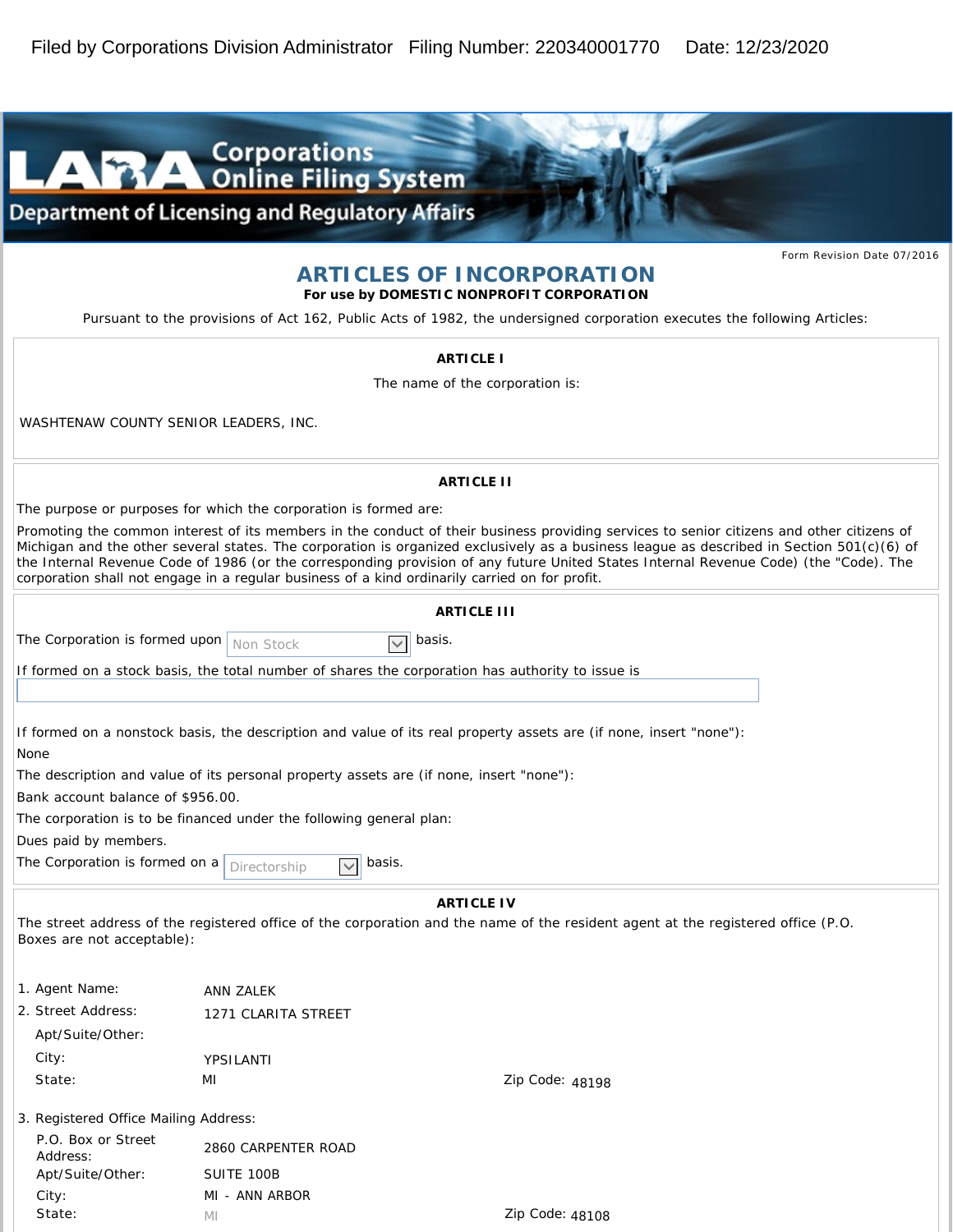**ARTICLE V** The name(s) and address(es) of the incorporator(s) is (are) as follows: **Name Residence or Business Address** CHRISTOPHER JUILLET 2860 CARPENTER ROAD, SUITE 100B, ANN ARBOR, MI 48108 USA Use the space below for additional Articles or for continuation of previous Articles. Please identify any Article being continued or added. ARTICLE VI THE NAMES AND ADDRESSES OF THE PERSONS WHO ARE THE INITIAL TRUSTEES OF THE CORPORATION ARE AS FOLLOWS: CATHERINE MITCHELL, 6230 S. STATE ROAD, SALINE, MICHIGAN 48176 JULIE CAPRA, 2366 OAK VALLEY DRIVE, ANN ARBOR, MICHIGAN 48105 DAVID LIEBRECHT, 4701 E. HURON RIVER DRIVE, ANN ARBOR, MICHIGAN 48105 ANN ZALEK, 1271 CLARITA STREET, YPSILANTI, MICHIGAN 48198 CHRISTOPHER JUILLET, 2860 CARPENTER ROAD, SUITE 100B, ANN ARBOR, MICHIGAN 48108 ARTICLE VII NO PART OF THE NET EARNINGS OF THE CORPORATION SHALL INURE TO THE BENEFIT OF, OR BE DISTRIBUTABLE TO, ITS MEMBERS, TRUSTEES, OFFICERS, OR OTHER PRIVATE PERSONS. HOWEVER, THE CORPORATION SHALL BE AUTHORIZED TO PAY REASONABLE COMPENSATION FOR SERVICES RENDERED AND TO MAKE PAYMENTS AND DISTRIBUTIONS IN FURTHERANCE OF THE PURPOSES SET FORTH IN ARTICLE II. NOTWITHSTANDING ANY OTHER PROVISION OF THESE ARTICLES, THE CORPORATION SHALL NOT CARRY ON ANY OTHER ACTIVITIES NOT PERMITTED TO BE CARRIED ON BY A CORPORATION EXEMPT FROM FEDERAL INCOME TAX UNDER IRC 501(C)(6) OR THE CORRESPONDING SECTION OF ANY FUTURE FEDERAL TAX CODE. ARTICLE VIII UPON THE DISSOLUTION OF THE CORPORATION, ASSETS SHALL BE DISTRIBUTED FOR ONE OR MORE EXEMPT PURPOSES WITHIN THE MEANING OF SECTION 501(C)(6) OF THE INTERNAL REVENUE CODE, OR THE CORRESPONDING SECTION OF ANY FUTURE FEDERAL TAX CODE, OR SHALL BE DISTRIBUTED TO THE FEDERAL GOVERNMENT, OR TO A STATE OR LOCAL GOVERNMENT, FOR A PUBLIC PURPOSE. ANY SUCH ASSETS NOT SO DISPOSED OF SHALL BE DISPOSED OF BY A COURT OF COMPETENT JURISDICTION OF THE COUNTY IN WHICH THE PRINCIPAL OFFICE OF THE CORPORATION IS THEN LOCATED, EXCLUSIVELY FOR SUCH PURPOSES OR TO SUCH ORGANIZATION OR ORGANIZATIONS, AS SAID COURT SHALL DETERMINE, WHICH ARE ORGANIZED AND OPERATED EXCLUSIVELY FOR SUCH PURPOSES. Signed this 18th Day of December, 2020 by the incorporator(s). **Signature Title Title if ''Other'' was selected**  Christopher Juillet **Incorporator** Incorporator By selecting ACCEPT, I hereby acknowledge that this electronic document is being signed in accordance with the Act. I further certify that to the best of my knowledge the information provided is true, accurate, and in compliance with the Act. **in Decline** in Accept